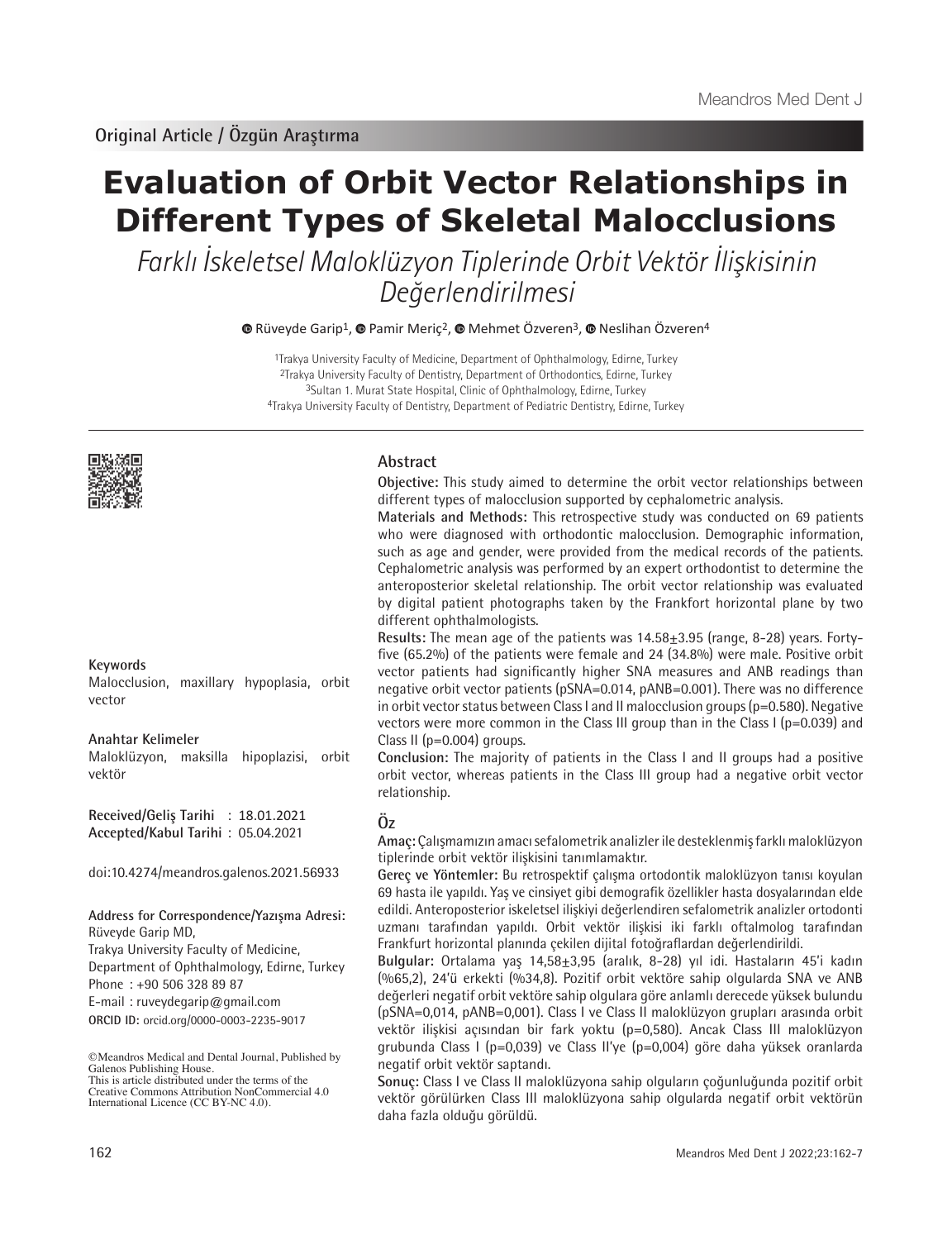## **Introduction**

The visible part of the eye includes the sclera, iris, and pupil (1). The negative orbit vector term is used to define the state that the corneal apex being in a more anterior position than the malar eminence. Negative orbit vector, unlike exophtalmos, may result from underdevelopment of the viscerocranium and manifests itself in the infraorbital and malar regions (2). Anatomical analysis has shown that visual inspection of the orbit vector can be used to classify the anterior malar prominence (3).

Functional, parafunctional, and dysfunctional harmony of all the components of the masticatory system is defined as occlusion. Aesthetically and functionally unacceptable occlusion conditions are called malocclusion (4). The World Health Organization (1987) defines malocclusion as a dental abnormality that causes deformity or affects function and requiring treatment "likely that deformity or functional deficiency is likely to impair the physical or emotional well-being of the patient" (5). Several methods of classifying malocclusions have been described. The most widely used of these is the anteroposterior skeletal classification according to the ANB angle (6). In skeletal Class I malocclusion, the position of the maxilla and mandible relative to each other is ideal while in skeletal Class II malocclusion, it may be caused by the retrognathic mandible, maxillary excess, or both. In skeletal Class III, it may be due to maxillary hypoplasia, mandibular prognathism, or both (7,8).

The globe is located in a bone cavity called the orbit and the maxillary bone forms an essential part of the orbital floor (9). These relationships between the maxilla and mandibula affect the orbit and globe position. It is known that maxillary hypoplasia causes a negative orbit vector (3).

Furthermore, despite the existence of several orbit vector analyses in different patient groups, validation of its efficacy as diagnostic tools in relation to underlying skeletal malocclusions has not been thoroughly investigated. To the best of our knowledge, this was the first study to examine the relationship between orbital vector and different types of skeletal malocclusion. The aim of this study was to define the orbit vector relationships between different types of malocclusions supported by cephalometric analysis.

The null hypothesis was selected as there is no relationship between types of malocclusion and orbit vector.

#### **Materials and Methods**

This retrospective study was conducted with 69 patients who were diagnosed with orthodontic malocclusion. The records were selected from the patients who applied between October 2015 and January 2020 in the archive of Trakya University Faculty of Dentistry, Department of Orthodontics. The research followed the Declaration of Helsinki's principles and was authorized by the Trakya University Faculty of Medicine Dean's Scientific Research Ethics Committee (decision number: 01/10, date: 06.01.2020). Written informed consent was obtained from all the patients before their enrollment. If the patient was under 18 years of age, informed consent was obtained from their parents.

We aimed to determine the 40% difference in the effect sizes between the groups. In our calculation by selecting the alpha value as 0.05 and the power as 0.80, we determined that at least 23 patients should be included in the study for each group.

Demographic information such as age and gender were provided from the medical records of the patients. The anteroposterior skeletal relationship was determined via cephalometric analysis. The cephalometric images were obtained with the Frankfort plane parallel to the floor and the lips relaxed. The same technician took all lateral cephalometric radiographs using the same X-ray machine (PaX-Flex; Vatech Inc. NJ). Dolphin Imaging 11.95 software was used to import digital radiographs stored as.jpeg files (Dolphin Imaging and Management Solutions, Calif, USA). The images were in grayscale format and the image characteristics were 2.232×2.304 pixels, 150 dpi, and 8 bit. Poor quality cephalograms that might interfere with anatomical point identification and craniofacial abnormalities were the exclusion criteria. Three cephalometric angular measurements were performed. The internal angle between the lines connecting sella to nasion and nasion to anterior limit of the maxillary apical base (SNA angle), the position of the mandible relative to the anterior cranial base (SNB angle), and the anteroposterior position of the mandible relative to the maxilla (ANB angle) was measured (Figure 1) (10).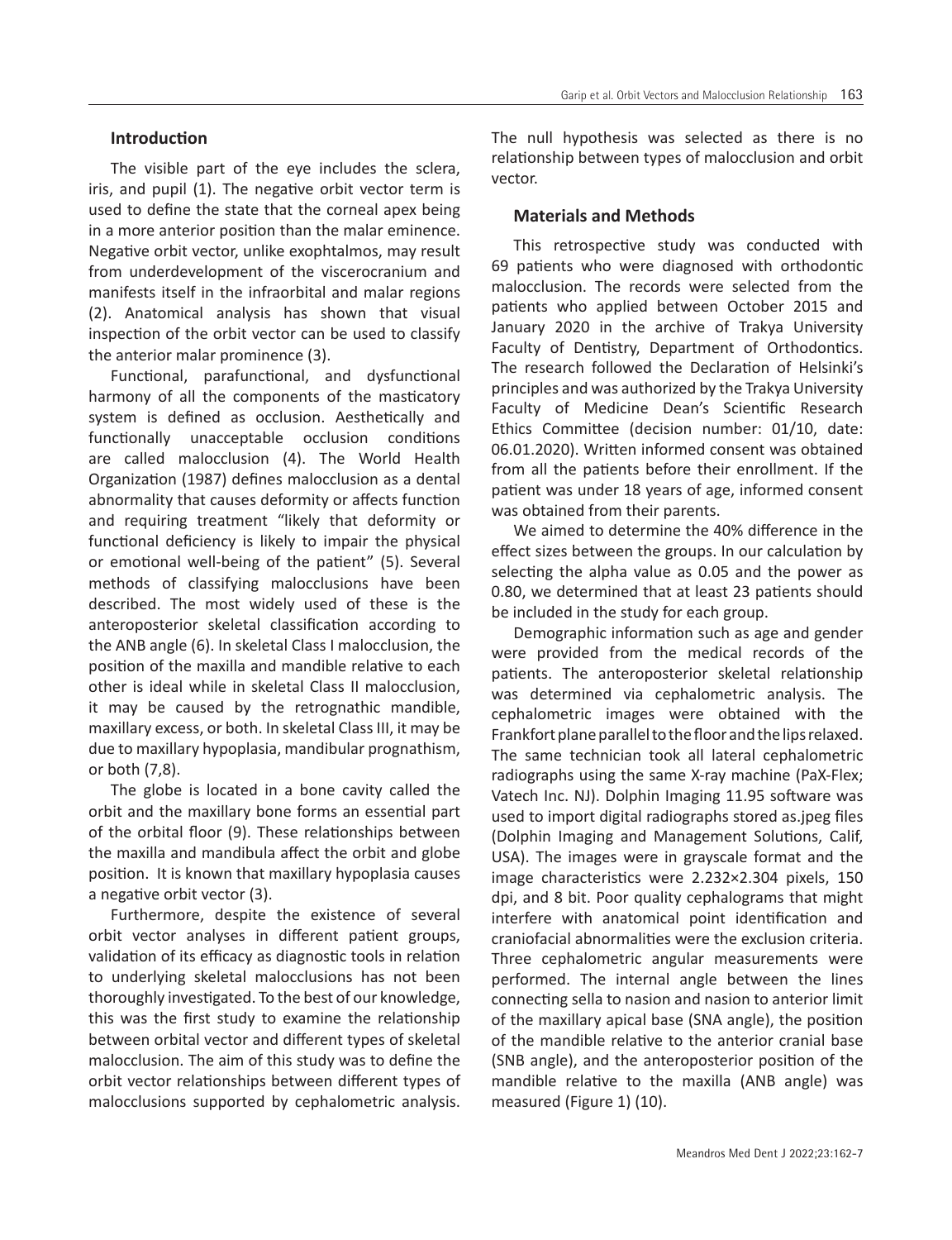

**Figure 1.** Cephalometric landmarks; S: sella, N: nasion, A: point A, B: point B

The patients were divided into 3 groups according to the ANB angle. ANB angle: 0-4 (°) as Class I, ANB angle  $>4$  ( $^{\circ}$ ) as Class II, and ANB angle <0 ( $^{\circ}$ ) as Class III (6). For repeatability analysis, the x-rays of 10 patients were re-evaluated by the same investigator after 2 weeks and maloclusion classification was performed accordingly. The agreement of the first and second examinations was evaluated by Cohen's kappa test and repeatability was excellent (kappa =1.0, p<0.001). Orbit vector analysis was performed in the sagittal direction from the patient photographs. The relationship between the most anterior point of the globe to the most anterior point of the malar process was examined. Standardized photographs were taken with a DSLR camera (Nikon D7200, 105 mm Nikkor lens) which was placed at a distance of 2m from the patient. The same studio, ambient lighting, and camera were used to obtain the photographs for all patients. All images were taken with the patient's head parallel to the floor in the Frankfort plane, with the teeth in centric relation and the lips relaxed (11). All photographs were evaluated by two different ophthalmologists. Orbit vector analysis was divided into 3 groups. If the cornea projected more anteriorly than the anterior cheek mass, this was defined as a negative orbit vector. In contrast, the positive vector was defined when the globe is posterior to the most anterior projection of the malar eminence. When the anterior projection of the cornea was in line with the malar eminence, the vector is considered as neutral (Figure 2) (12). For repeatability analysis, the photos of 10 patients were reassessed by the same two investigators after 2 weeks and orbital vector classification was performed accordingly. The agreement of the first and second examinations was evaluated by Cohen's kappa test and repeatability was excellent (kappa = 1.0, p< 0.001).

## **Statistical Analysis**

IBM SPSS Version 20 (IBM Corp., Armonk, NY, USA) was used for statistical analysis. Descriptive statistical data were presented as mean ± standard deviation. To test the normality of the data, Kolmogorov-Smirnov test was used. Independent t-test, one-way ANOVA, Welch ANOVA, Tukey, and Tamhane posthoc tests were used to compare quantitative variables. Chi-square was performed to compare categorical variables. The relationship between the groups was assessed using Pearson correlation analysis. Statistical significance was considered as p<0.05.

#### **Results**

The mean age of the patients was 14.5±3.9 years (range, 8-28 years). The study comprised 45 patients (65.2%) who were female and 24 patients (34.8%) who were male. No intergender difference was found in terms of SNA, SNB, ANB values, and malocclusion.



**Figure 2.** Schematic and photographic examples of orbital vector classification negative (A) and positive (B) orbital vector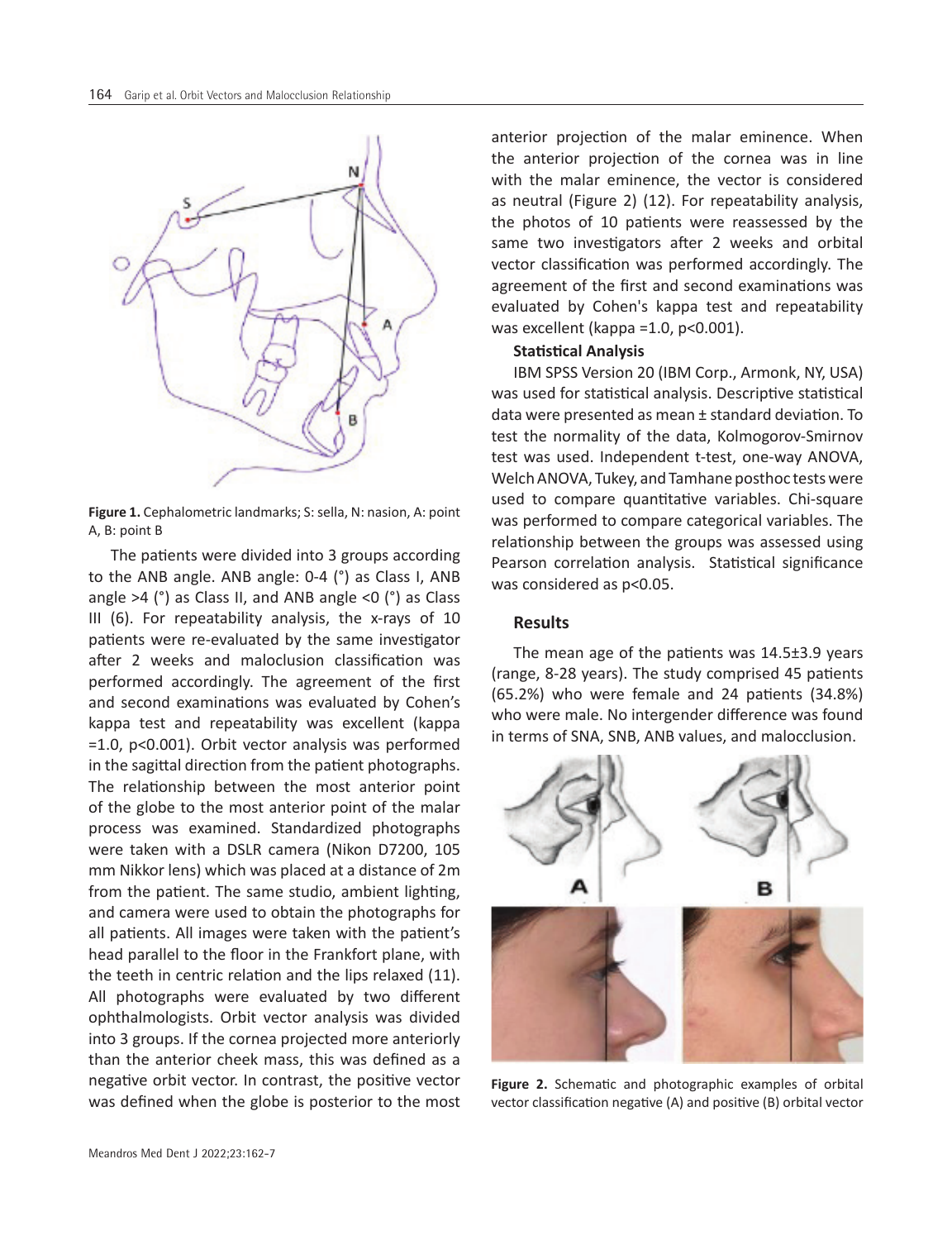Mean age, SNA, SNB, ANB values of of the groups were shown in Table 1. Mean ages in Class I group was 17.2±3.9 years, 12.4±1.5 years in Class II, and 14.1±4.2 years in Class III group. Female/male ratios in Class I, II, and III malocclusion patients were 18/5, 15/8, 12/11 respectively (p=0.178). Although there was no significant correlation between age and SNA (r=-0.046, p=0.706), SNB (r=0.062, p=0.612), ANB (r=-0.106, p=0.388) values, age was found to be significantly higher in patients with Class I malocclusion group compared to other malocclusion groups (p<0.001). The mean SNA value in the Class II malocclusion group was considerably higher than in the Class III malocclusion group (p=0.022). The mean SNB value was found to be significantly higher in the Class III malocclusion group than other malocclusion

The relationship of gender, age, and SNA, SNB, ANB values with orbit vector status were presented in Table 2. There was no significant difference between orbit vector groups in terms of age, gender, and SNB value (respectively; p=0.365, p=0.436, and p=0.569).

groups (p<0.001).

Positive orbit vector patients had higher SNA measures and ANB values than negative orbit vector patients (p=0.014 and p=0.001, respectively). Orbit

NS: Non significant, \* p<0.05, \*\*p<0.01, \*\*\*p<0.001

vector distributions in all malocclusion groups are shown in Table 3. There was no difference in orbit vector status between Class I and II malocclusion groups (p=0.580). In the Class III malocclusion group, however, there was a higher rate of negative vectors than both Class I ( $p=0.039$ ) and Class II ( $p=0.004$ ) malocclusion groups.

# **Discussion**

The purpose of this study was to evaluate whether vector relationships can be used to diagnose and define anterior malar projection and skeletal malocclusion. In the present study, it was found that there was a higher rate of negative orbit vectors among patients with Class III malocclusion than both Class I and Class II malocclusion. Although the mean age of the Class I malocclusion group was higher than that of Class II and III, there was no correlation between age and cephalometric analysis. As skeletal Class II and Class III malocclusions are problems that need to be treated in the adolescence period, we think that the age difference from the Class I group is due to this reason. Class III malocclusion is defined as disproportionately forward growth of the mandible or inadequate maxillary development. It can be caused

| Table 1. Descriptive statistics and statistical significance of the patient characteristics |                               |                            |                                |                                     |                                                 |  |
|---------------------------------------------------------------------------------------------|-------------------------------|----------------------------|--------------------------------|-------------------------------------|-------------------------------------------------|--|
|                                                                                             | All groups<br>$(mean \pm SD)$ | Class I<br>$(mean \pm SD)$ | <b>Class II</b><br>(mean ± SD) | <b>Class III</b><br>$(mean \pm SD)$ | $p^*$                                           |  |
| Age                                                                                         | 14.58±3.95                    | $17.22 + 3.99A$            | 12.43±1.53B                    | 14.09±4.19B                         | $1 - 11***$<br>$\mathsf{L} \mathsf{III}^*$      |  |
| $SNA$ $(^{\circ})$                                                                          | 80.56±3.38                    | 80.18±3.58AB               | 82.05±3.31A                    | 79.44±2.81B                         | $  -   $                                        |  |
| SNB $()$                                                                                    | 78.66±4.51                    | 77.90±3.70A                | 75.74±3.62A                    | 82.35 ± 3.53 B                      | $1 - 111$ <sup>***</sup><br>$  -   ^{***}$      |  |
| AND(')                                                                                      | $1.90 + 4.16$                 | $2.28 \pm 1.00$ A          | $6.33 \pm 1.59B$               | $-2.90 \pm 2.28$ C                  | $1 - 11***$<br>$1 - 111***$<br>$   -     ^{**}$ |  |
| SD: Standart deviation, 'p<0.05, ''p<0.01, '''p<0.001                                       |                               |                            |                                |                                     |                                                 |  |

| Table 2. Relationship of gender, age, and SNA, SNB, ANB values with orbital vector status |                        |                  |                |                |  |  |
|-------------------------------------------------------------------------------------------|------------------------|------------------|----------------|----------------|--|--|
|                                                                                           | <b>Positive vector</b> | Negative vector  | Neutral vector | $\mathbf{P}^*$ |  |  |
| Sex (Female/Male)                                                                         | 32/13                  | 11/9             | 2/2            | <b>NS</b>      |  |  |
| Age                                                                                       | $14.91 \pm 3.74$       | $13.65 \pm 3.17$ | 15.50±8.70     | <b>NS</b>      |  |  |
|                                                                                           |                        |                  |                |                |  |  |

SNA (°) | 81.34±3.27A | 78.82±3.23B | 80.45±2.89AB | P-NG\* SNB (°) | 78.28±4.13 | 79.58±5.30 | 78.38±5.13 | NS ANB (°) | 3.07±3.57A | -0.77±4.40B | 2.10±3.81AB | P-NG\*\*\*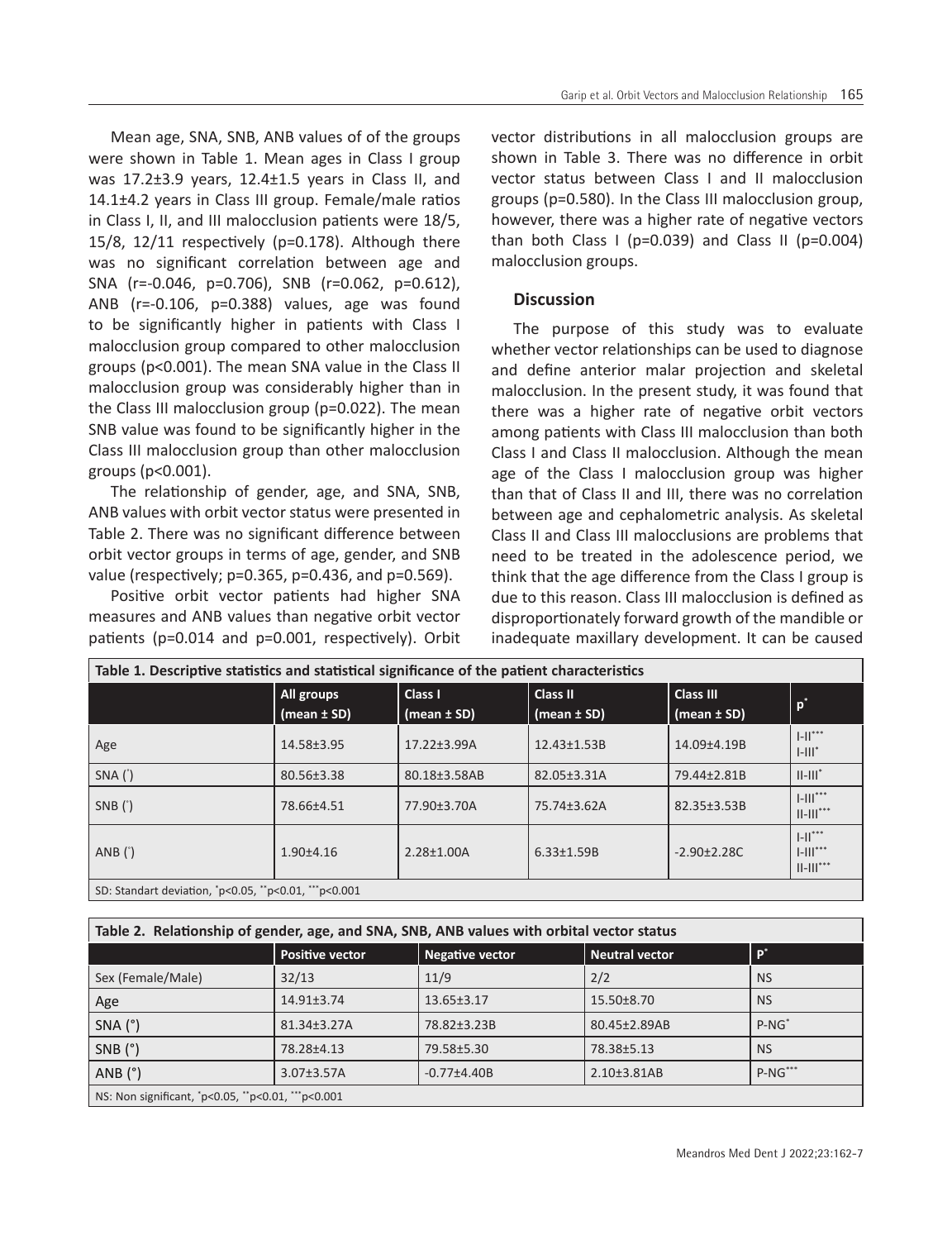|        |  |  | Table 3. Orbital vector distributions in malocclusion |
|--------|--|--|-------------------------------------------------------|
| groups |  |  |                                                       |

|           | <b>Positive</b><br>vector | <b>Negative</b><br>vector | <b>Neutral</b><br>vector |    |
|-----------|---------------------------|---------------------------|--------------------------|----|
| Class I   | 16 (35.6%)                | 5(25%)                    | 2(50%)                   | 23 |
| Class II  | 19 (42.2%)                | 3(15%)                    | 1(25%)                   | 23 |
| Class III | 10 (22.2%)                | 12 (60%)                  | 1(25%)                   | 23 |
| Total     | 45 (65.2%)                | 20 (29%)                  | 4(5.8%)                  | 69 |

by mandibular prognathism, maxillary hypoplasia or combination of both (13). We thought that the reason for the common negative vector in Class III patients might have been due to hypoplasia in the maxilla or the incompatible growing mandible pushing the maxilla backward by mechanical action.

SNA measurements and ANB values were found to be lower in the negative orbit vector patients than in the positive vector patients. There was no significant difference between orbit vector groups in terms of age and gender. The SNA value represents the position of the anterior limit of the anterior maxillary apical base in relation to the upper craniofacial complex. The ANB value describes the anteroposterior position of the mandible relative to the maxilla. It shows the inconsistent horizontal development between the maxilla and mandible. A negative ANB value indicates retrusion of the maxilla, protrusion of the mandible, or both (10). Lower SNA values and negative ANB values were found in Class III malocclusion. Based on these findings, it can be suggested that individuals with negative orbit vectors are likely to have developmental disparities between the mandible and the maxilla.

Frey (3) has described the use of the vector relationship supported by the cephalometric analysis in the visual classification of the anterior malar projection and found that those with a negative vector relationship had much less malar support than those with a positive vector relationship.

Doddamani et al. (14) evaluated anterior malar projection according to the orbit vector relationship. They concluded that orbit vector evaluation may be useful in classifying anterior malar projection and it would be useful in the diagnosis of maxillary hypoplasia. However, these studies were conducted in healthy individuals without any orthodontic conditions. In our study, we evaluated patients with malocclusion. This is the first study that evaluates and defines the relationship between the orbit vector and

different types of malocclusion. While there are no significant differences in Class I and Class II patients in terms of positive and negative orbit vectors, the negative vector ratio in Class III malocclusion was found to be significantly higher than the positive vector. These data support the suggestion of Doddamani et al. (14) that the orbital vector status may be useful in the diagnosis of maxillary hypoplasia.

There are several publications in the literature on the clinical use of the orbit vector relationship.

Rajabi et al. (15) found that the majority of eyes with entropion had positive orbit vectors and a significant number of eyes with ectropion had negative orbit vectors. They proposed that the orbit vector could be a reliable factor in the prediction of the type of age-related eyelid malposition. Choi et al. (16) showed that patients with negative orbit vector relationships were more likely to develop orbital floor fractures than medial wall fractures. This knowledge indicates the importance of evaluating the orbit vector relationship in the ophthalmologic examination. In the present study, we found that the negative orbit vector relationship is more common in patients with Class III malocclusion. We suggest that the possibility of maxillary hypoplasia and malocclusion should be taken into consideration in patients with a negative orbit vector in the ophthalmological examination. This will be beneficial in the proper management of patients and preventing the conditions that may arise due to malocclusion.

Ophthalmologists by nature tend to view the globe and periocular tissues from an ophthalmologic perspective. The null hypothesis was rejected in this very study. We believe that this study may give ophthalmologists a different perspective in evaluating the relationship between the globe and the face and predicting possible pathologies that may cause it. In the case of a negative orbit vector, it may be appropriate for ophthalmologists to send patients to an orthodontic consultation to reveal whether maxillo-mandibular discrepancy exists.

The limitation of this study was that the human face, which is three-dimensional, was evaluated through two-dimensional photographs. Therefore, orbit vector analysis has become difficult in some cases. To minimize this error, the photographs were evaluated by two different ophthalmologists unaware of each other and the results were compared. For